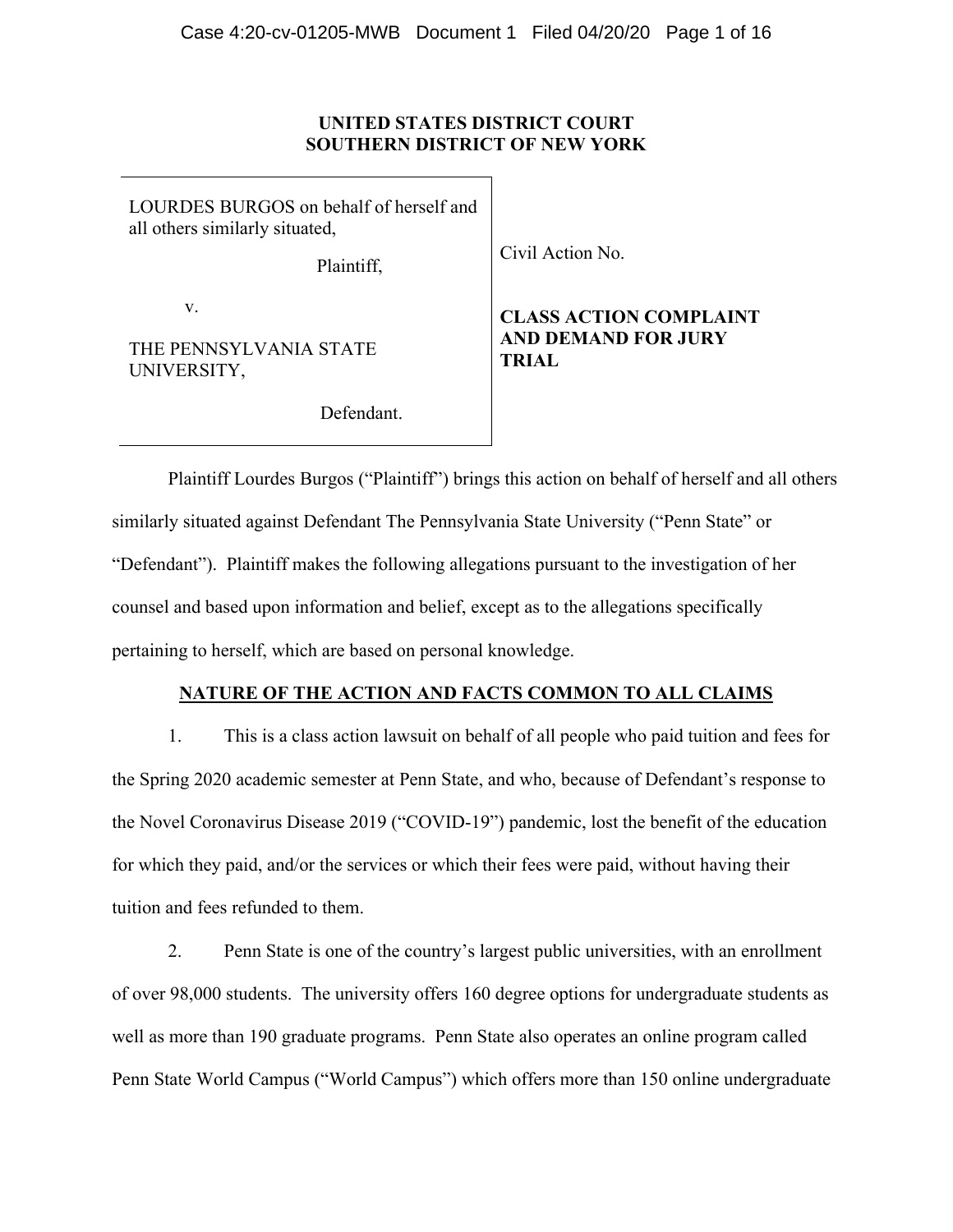#### Case 4:20-cv-01205-MWB Document 1 Filed 04/20/20 Page 2 of 16

and graduate degree programs. Over 14,000 students are currently enrolled in Penn State's World Campus.

3. On March 11, 2020, Penn State, through a news release, announced that because of the global COVID-19 pandemic, all in-person classes would be suspended through April 3, 2020. The announcement informed students that beginning March 16, 2020, classes would instead be held remotely through online formats.

4. On March 18, 2020, Penn State announced that the "remote-delivery period" for all classes would continue through at least the end of the Spring Semester 2020. All on-campus student sponsored events and activities were also cancelled.

5. Penn State has not held any in-person classes since March 6, 2020. Classes that have continued have only been offered in an online format, with no in-person instruction.

6. As a result of the closure of Defendant's facilities, Defendant has not delivered the educational services, facilities, access and/or opportunities that Ms. Burgos and the putative class contracted and paid for. The online learning options being offered to Penn State students are subpar in practically every aspect, from the lack of facilities, materials, and access to faculty. Students have been deprived of the opportunity for collaborative learning and in-person dialogue, feedback, and critique. The remote learning options are in no way the equivalent of the in-person education that Plaintiff and the putative class members contracted and paid for.

7. Plaintiff and the putative class are therefore entitled to a refund of tuition and fees for in-person educational services, facilities, access and/or opportunities that Defendant has not provided. Even if Defendant claims it did not have a choice in cancelling in-person classes, it nevertheless has improperly retained funds for services it is not providing.

8. Through this lawsuit Plaintiff seeks, for herself and Class members, Defendant's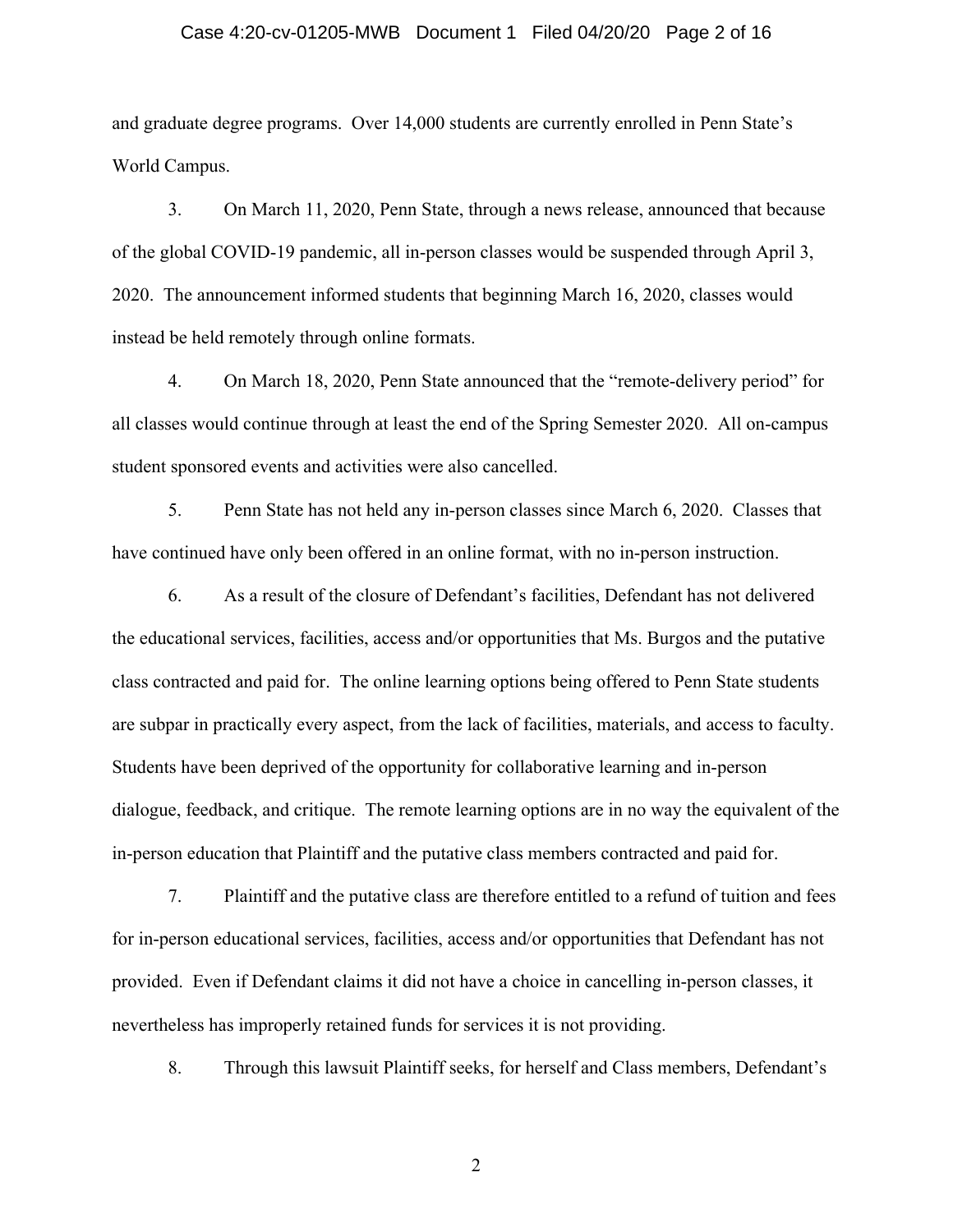disgorgement of the pro-rated portion of tuition and fees, proportionate to the amount of time that remained in the Spring Semester 2020 when classes moved online and campus services ceased being provided. Plaintiff seeks a return of these amounts on behalf of herself and the Class as defined below.

### **PARTIES**

9. Plaintiff Lourdes Burgos is a citizen of New York who resides in Bronx County, New York. Ms. Burgos is the parent of Penn State undergraduate student Jeffrey Binet, and paid her son's tuition for the Spring 2020 semester. Ms. Burgos paid approximately \$17,608 in tuition and fees to Defendant for Spring Semester 2020. Ms. Burgos has not been provided a refund of any tuition monies paid, despite the fact that in-person classes have not been held since March 6, 2020.

10. Defendant The Pennsylvania State University is a state-related institution of higher education with its principal place of business at 201 Old Main, University Park, PA 16802.

#### **JURISDICTION AND VENUE**

11. The Court has jurisdiction over this action pursuant to 28 U.S.C.  $\S$  1332(d)(2)(A), as modified by the Class Action Fairness Act of 2005, because at least one member of the Class, as defined below, is a citizen of a different state than Defendant, there are more than 100 members of the Class, and the aggregate amount in controversy exceeds \$5,000,000 exclusive of interest and costs.

12. This Court has personal jurisdiction over Defendant because many of the acts and transactions giving rise to this action occurred in this District, and because Defendant conducts substantial business in this District and has sufficient minimum contacts with New York.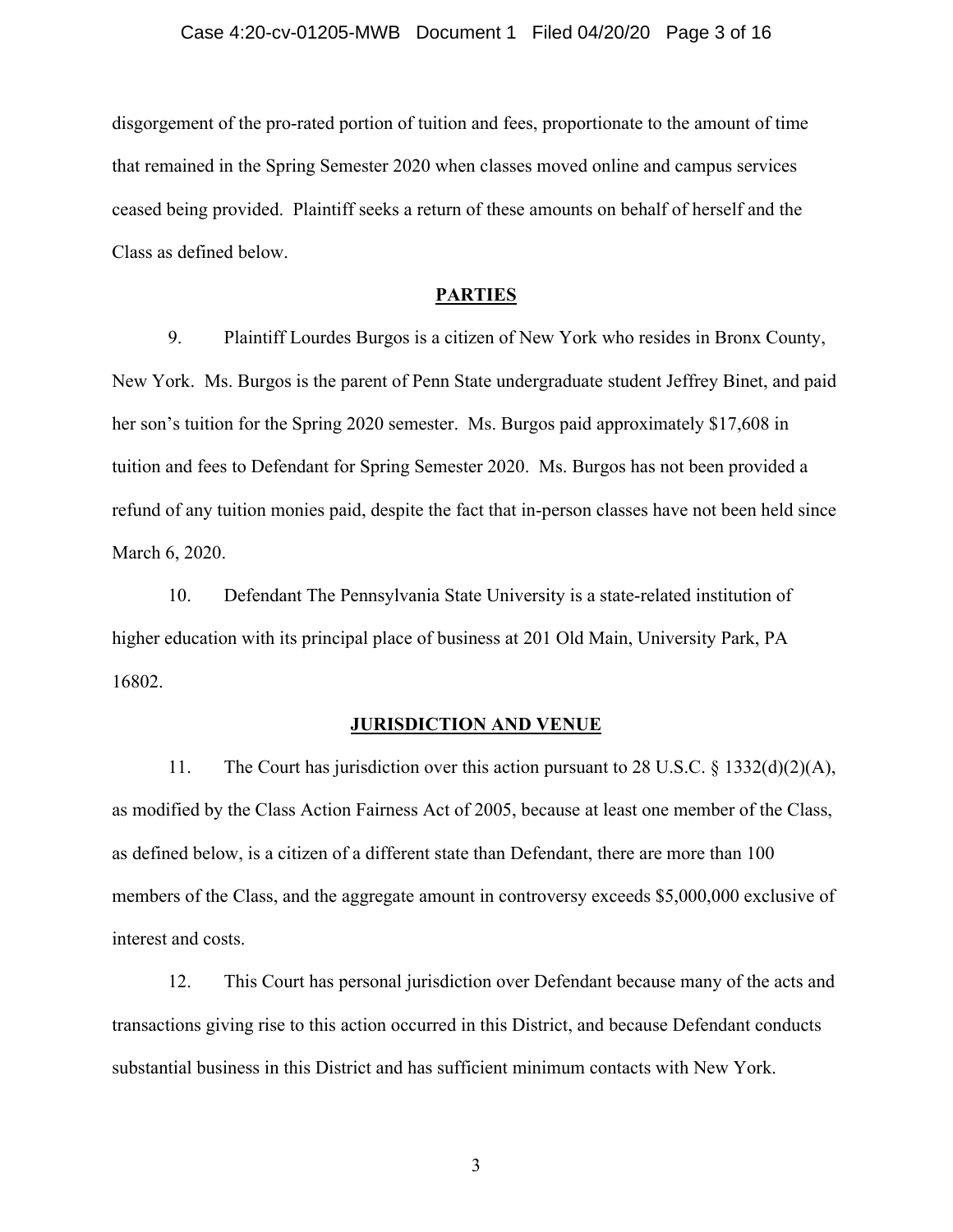#### Case 4:20-cv-01205-MWB Document 1 Filed 04/20/20 Page 4 of 16

Defendant has solicited students residing in New York to attend it's institution; has accepted money, including application fees, tuition, and other fees from students residing in New York, has websites accessible to students in New York, has entered into contracts with New York residents, and generally has minimum contacts in New York sufficient to satisfy the Due Process Clauses of the New York and United States Constitutions.

13. Venue is proper in this Court pursuant to 28 U.S.C. § 1391 because many of the acts and transactions giving rise to this action occurred in this District, and because Plaintiff is a resident of the state in which the District is located. Specifically, the contract that is the subject of this action was formed in this District.

#### **FACTUAL ALLEGATIONS**

#### *Plaintiff And Class Members Paid Tuition And Fees For Spring Semester 2020*

14. Plaintiff and Class members are individuals who paid the cost of tuition and other mandatory fees for the Spring 2020 Semester at Penn State.

15. Spring Semester 2020 classes at Penn State began on or about January 13, 2020. Final exams for the semester are scheduled for end on or around May 8, 2020.

16. Plaintiff and Class members paid the cost of tuition for the Spring Semester 2020. They also paid other mandatory fees associated with the Spring Semester 2020, including a \$265 per semester student fee.

17. Approximate tuition costs at Penn State for the Spring Semester 2020 are as follows:

- Pennsylvania Resident Lower Division Undergraduate (freshman or sophomore): \$8,960
- Non-Pennsylvania Resident Lower Division Undergraduate (freshman or sophomore): \$17,492
- Pennsylvania Resident Upper Division Undergraduate (junior or senior):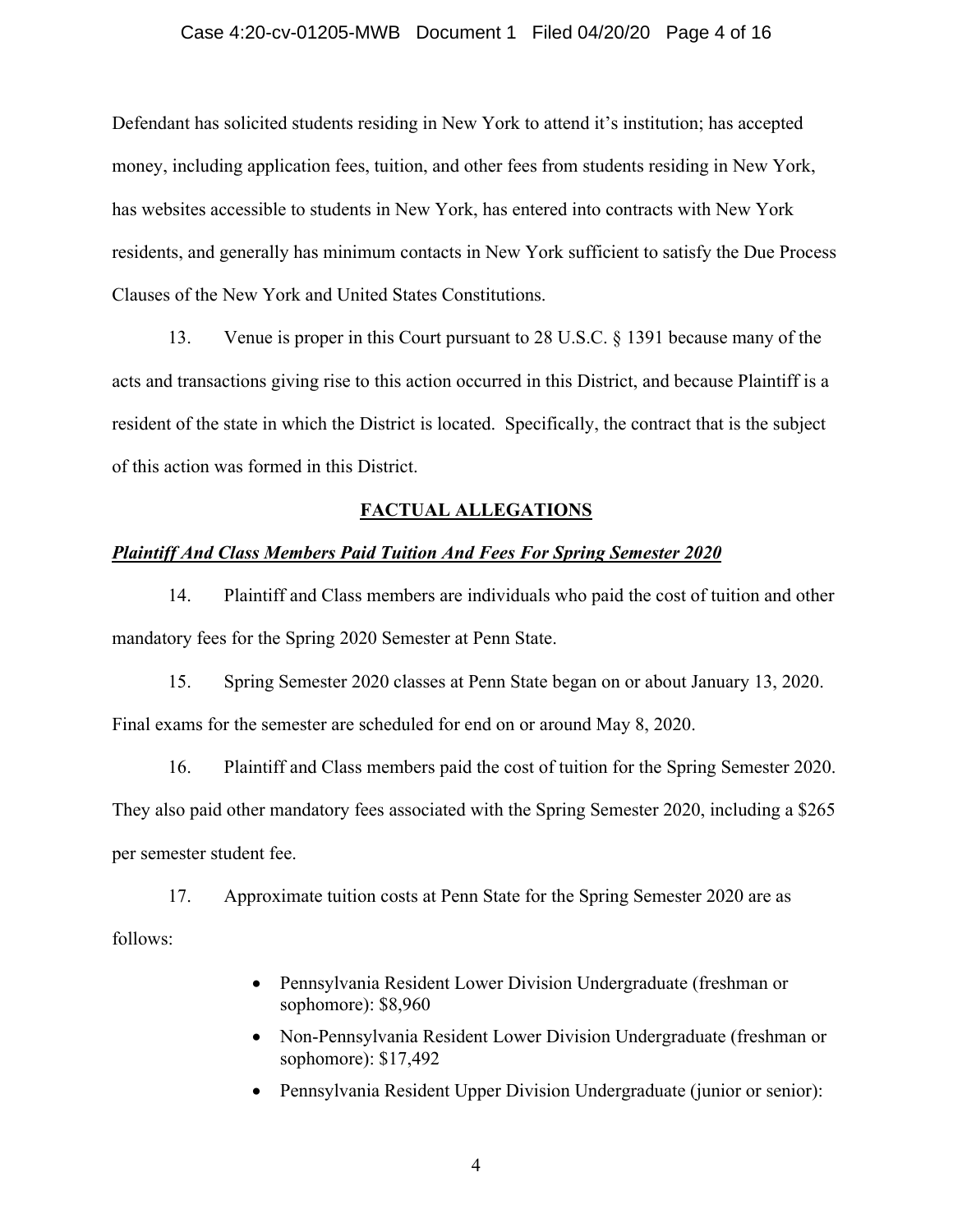\$9,666 - \$11,494 (depending on course of study)

- Non-Pennsylvania Resident Upper Division Undergraduate (junior or senior): \$18,370-20,663 (depending on course of study)
- Pennsylvania Resident MBA Program: \$13,721
- Non-Pennsylvania Resident MBA Program: \$21,900
- Pennsylvania Resident Other Graduate Programs: \$11,232-\$11,964 (depending on program)
- Non-Pennsylvania Resident Other Graduate Programs: \$19,099-\$19,860 (depending on program)
- Law School: \$25,946
- 18. Fees paid by or on behalf of Penn State students vary based on program of study.

By way of example, undergraduate students for the 2019-2020 academic year paid a Student Fee of \$265 per semester. Some Class members also purchased parking on their respective campuses, which also has not been refunded even though the parking services are no longer available to them.

19. The tuition and fees described in the paragraphs above are provided by way of

example; total damage amounts – which may include other fees that are not listed herein but that were not refunded – will be proven at trial.

# *In Response To COVID-19, Penn State Closed Campuses And Cancelled All In-Person Classes*

20. On March 11, 2020, Penn State, through a news release, announced that because of the global COVID-19 pandemic, all in-person classes would be suspended effective March 16, 2020. The announcement informed students that all classes would instead be held remotely through online formats.

21. On March 18, 2020, Penn State announced that the "remote-delivery period" for all classes would continue through at least the end of the Spring Semester 2020. All on-campus student sponsored events and activities were also cancelled.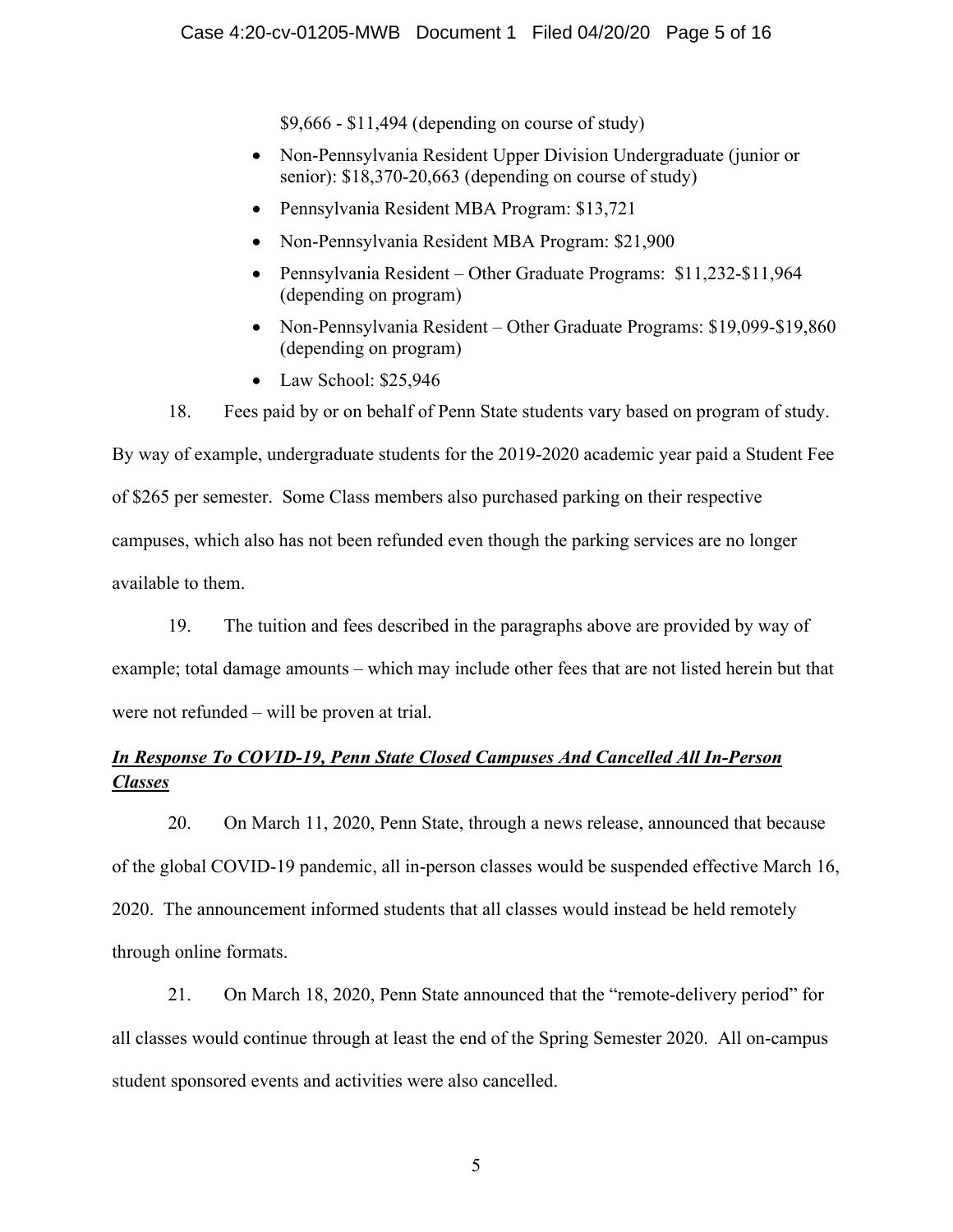#### Case 4:20-cv-01205-MWB Document 1 Filed 04/20/20 Page 6 of 16

22. Since March 6, 2020, Penn State has not held any in-person classes. The closure of Penn State's campuses has been extended through the end of Spring Semester 2020. Classes that have continued have only been offered in an online format, with no in-person instruction. Even classes for students with concentrations in areas where in-person instruction is especially crucial (such as music, theatre, and the sciences) have only had access to minimum online education options.

23. As a result of the closure of Defendant's facilities, Defendant has not delivered the educational services, facilities, access and/or opportunities that Plaintiff and the putative class contracted and paid for. Plaintiff and the putative class are therefore entitled to a refund of all tuition and fees for services, facilities, access and/or opportunities that Defendant has not provided. Even if Defendant claims it did not have a choice in cancelling in-person classes, it nevertheless has improperly retained funds for services it is not providing.

24. Plaintiff and members of the Class did not choose to attend an online institution of higher learning, but instead chose to attend Defendant's institution and enroll on an in-person basis.

25. Defendant markets the Penn State on-campus experience as a benefit of enrollment on Penn State's website:



Each Penn State campus is unique, offering students a vibrant student life full of opportunities to participate in clubs and organizations and essential support services to help them reach their academic goals.

# Everybody could use a little help from their friends every now and then.

Penn State wants its students to be successful. And sometimes one of the best ways to be successful is knowing who to turn to when you need help.

At all 20 undergraduate campuses, students can learn study skills, work with a peer tutor, and access technology to help them succeed in the classroom.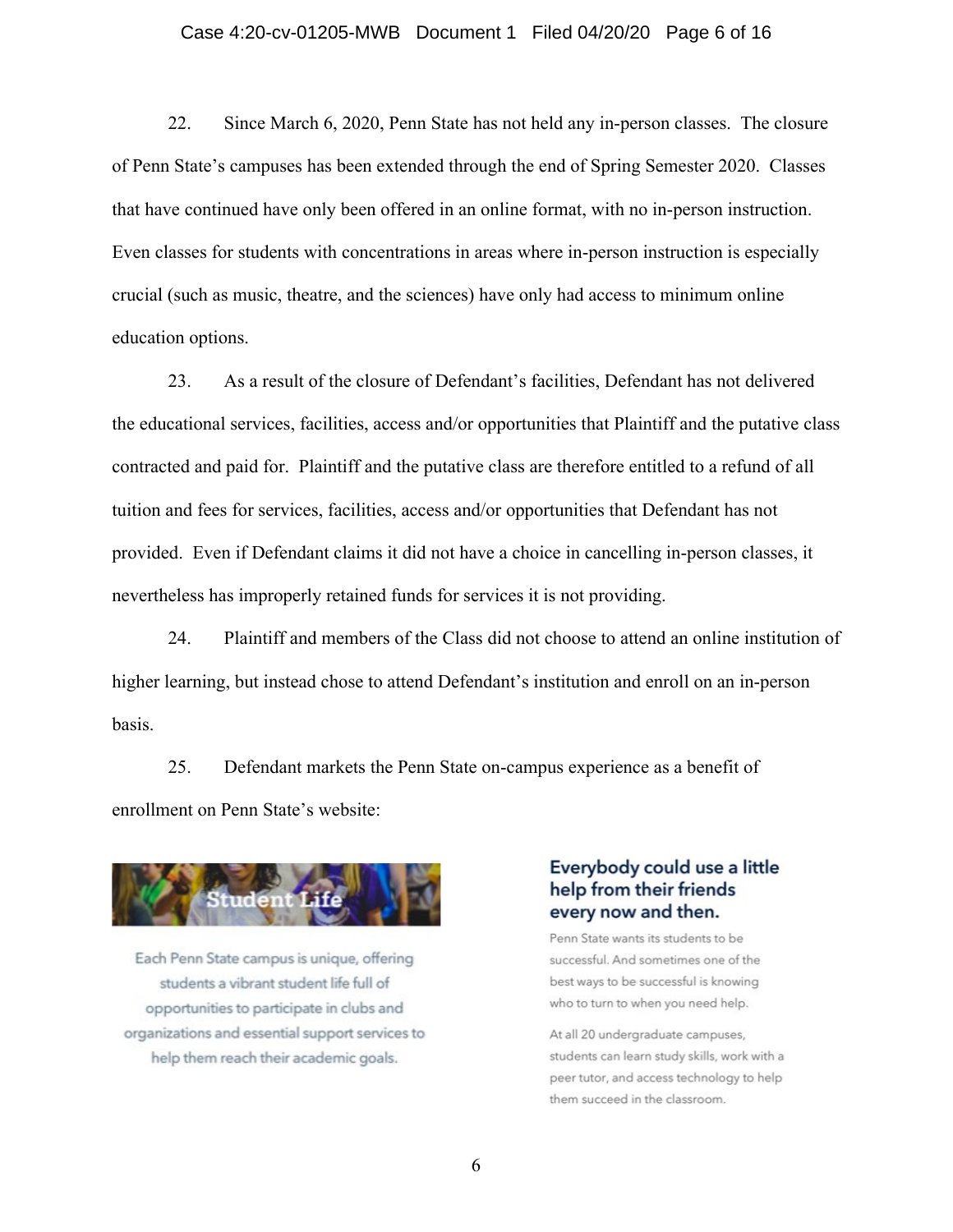#### Case 4:20-cv-01205-MWB Document 1 Filed 04/20/20 Page 7 of 16

26. The online learning options being offered to Penn State students are subpar in practically every aspect, from the lack of facilities, materials, and access to faculty. Students have been deprived of the opportunity for collaborative learning and in-person dialogue, feedback, and critique.

27. The remote learning options are in no way the equivalent of the in-person education putative class members contracted and paid for. The remote education being provided is not even remotely worth the amount charged class members for Spring Semester 2020 tuition. The tuition and fees for in-person instruction at Penn State are higher than tuition and fees for other online institutions because such costs cover not just the academic instruction, but encompass an entirely different experience which includes but is not limited to:

- Face to face interaction with professors, mentors, and peers;
- Access to facilities such as libraries, laboratories, computer labs, and study room;
- Student governance and student unions;
- Extra-curricular activities, groups, intramural sports, etc.;
- Student art, cultures, and other activities;
- Social development and independence;
- Hands on learning and experimentation;
- Networking and mentorship opportunities.

28. The fact that Penn State students paid a higher price for an in-person education than they would have paid for an online education is illustrated clearly by the vast price difference in Penn State's in-person, on-campus programs versus Penn State's own online learning program. Undergraduate tuition for Spring Semester 2020 at Penn State's main campus in University Park, PA costs \$17,492 for non-resident freshman and sophomores, and ranges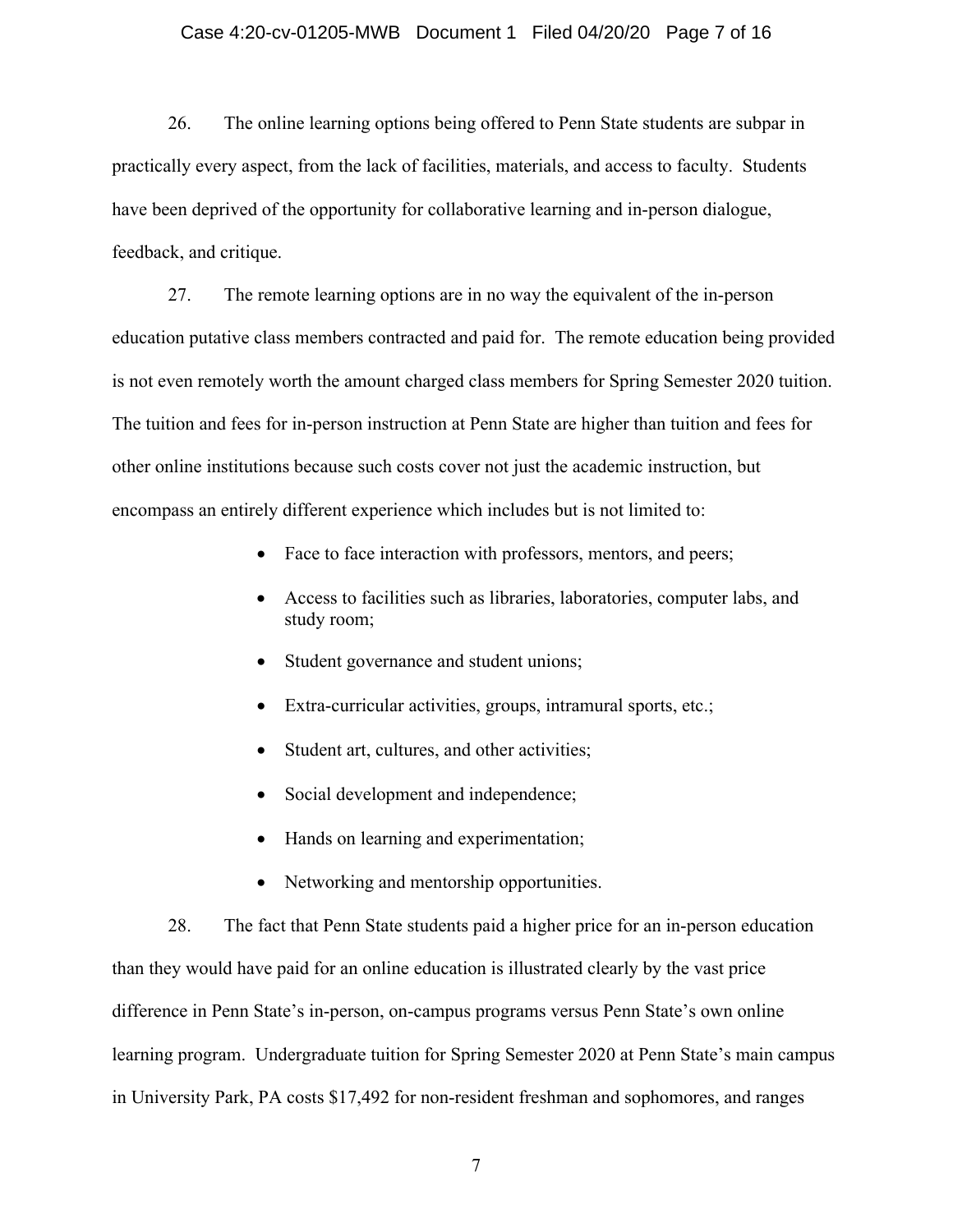#### Case 4:20-cv-01205-MWB Document 1 Filed 04/20/20 Page 8 of 16

from \$18,370-\$20,663 for non-resident juniors and seniors depending on the program of study. For Pennsylvania residents, Spring Semester 2020 tuition at Penn State's main campus is \$8,960 for freshman and sophomores, and ranges from \$9,666-\$11,494 for juniors and seniors depending on the program of study. Penn State's own online education program, Penn State World Campus, costs just \$6,994 for freshman and sophomores, and \$7,549 for juniors and seniors.

29. For non-residents of Pennsylvania, the cost of one semester of an in-person education at Penn State is **more than double** the cost of a semester of online education at the same university. For residents of Pennsylvania, the cost of one semester of in-person education at Penn State is **nearly 1.5 times** the cost of a semester of online education at the same university, as shown in the chart below:

| Spring Semester 2020 Tuition – Full Time Undergraduate |                                   |                                                                           |                                                                         |
|--------------------------------------------------------|-----------------------------------|---------------------------------------------------------------------------|-------------------------------------------------------------------------|
|                                                        | Penn State World<br>Campus Online | In Person Education<br>at Penn State's Main<br>Campus (Non-<br>Residents) | In Person Education<br>at Penn State's Main<br>Campus (PA<br>Residents) |
| Lower Division<br>(Freshman & Sophomore)               | \$6,994                           | \$17,492                                                                  | \$8,960                                                                 |
| Upper Division (Junior &<br>Senior)                    | \$7,549                           | $$18,370 - $20,663$<br>(depending on<br>program)                          | \$9,666-\$11,494<br>(depending on<br>program)                           |

30. Through this lawsuit Plaintiff seeks, for herself and Class members, Defendant's disgorgement of the pro-rated portion of tuition and fees, proportionate to the amount of time that remained in the Spring Semester 2020 when classes moved online and campus services ceased being provided. Plaintiff seeks return of these amounts on behalf of herself and the Class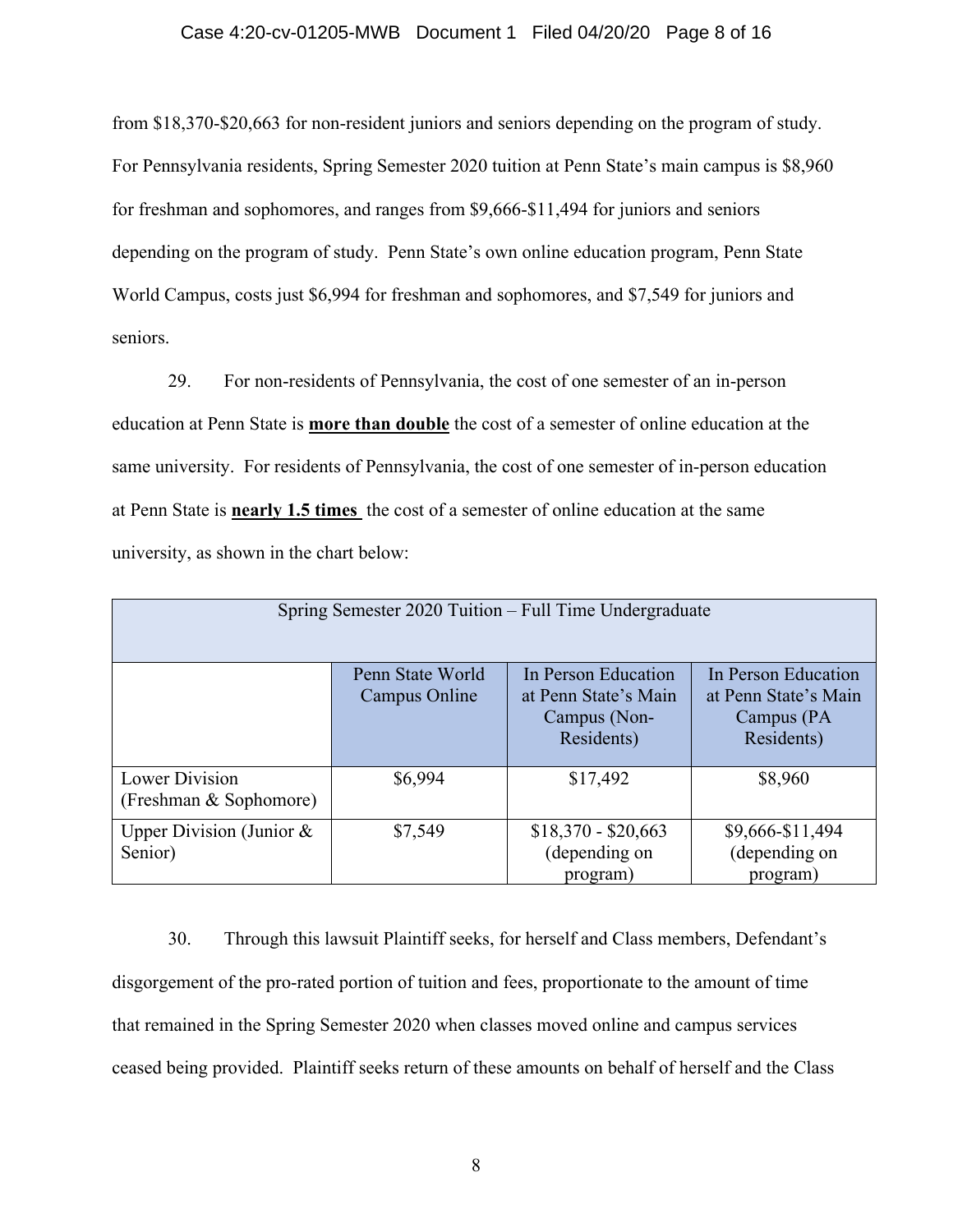as defined below.

### **CLASS ALLEGATIONS**

31. Plaintiff seeks to represent a class defined as all people who paid Penn State Spring Semester 2020 tuition and/or fees for in-person educational services that Penn State failed to provide, and whose tuition and fees have not been refunded (the "Class"). Specifically excluded from the Class are Defendant, Defendant's officers, directors, agents, trustees, parents, children, corporations, trusts, representatives, employees, principals, servants, partners, joint ventures, or entities controlled by Defendant, and their heirs, successors, assigns, or other persons or entities related to or affiliated with Defendant and/or Defendant's officers and/or directors, the judge assigned to this action, and any member of the judge's immediate family.

32. Plaintiff also seeks to represent a subclass consisting of Class members who reside in New York (the "Subclass").

33. Subject to additional information obtained through further investigation and discovery, the foregoing definition of the Class and Subclass may be expanded or narrowed by amendment or amended complaint.

34. **Numerosity.** The members of the Class and Subclass are geographically dispersed throughout the United States and are so numerous that individual joinder is impracticable. Upon information and belief, Plaintiff reasonably estimates that there are tens of thousands of members in the Class and Subclass. Although the precise number of Class members is unknown to Plaintiff, the true number of Class members is known by Defendant and may be determined through discovery. Class members may be notified of the pendency of this action by mail and/or publication through the distribution records of Defendant and third-party retailers and vendors.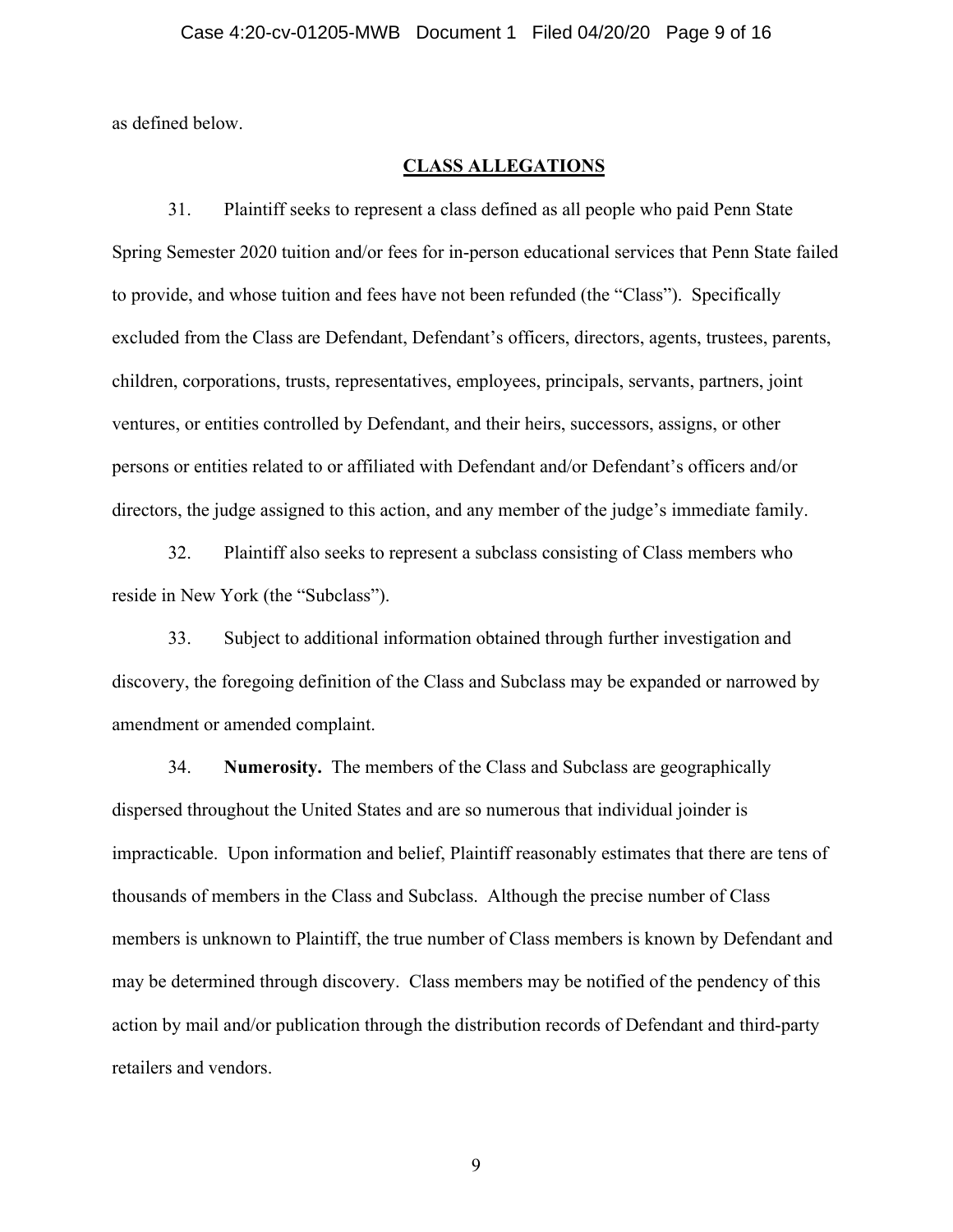### 35. **Existence and predominance of common questions of law and fact.** Common

questions of law and fact exist as to all members of the Class and Subclass and predominate over any questions affecting only individual Class members. These common legal and factual questions include, but are not limited to, the following:

- (a) whether Defendant accepted money from Class and Subclass members in exchange for the promise to provide services;
- (b) whether Defendant has provided the services for which Class and Subclass members contracted; and
- (c) whether Class and Subclass members are entitled to a refund for that portion of the tuition and fees that was contracted for services that Defendant did not provide.
- (d) whether Defendant has unlawfully converted money from Plaintiff, the Class and Subclass; and

(d) whether Defendant is liable to Plaintiff, the Class, and Subclass for unjust enrichment.

36. **Typicality.** Plaintiff's claims are typical of the claims of the other members of the Class in that, among other things, all Class and Subclass members were similarly situated and were comparably injured through Defendant's wrongful conduct as set forth herein. Further, there are no defenses available to Defendants that are unique to Plaintiff.

37. **Adequacy of Representation.** Plaintiff will fairly and adequately protect the interests of the Class and Subclass. Plaintiff has retained counsel that is highly experienced in complex consumer class action litigation, and Plaintiff intends to vigorously prosecute this action on behalf of the Class and Subclass. Furthermore, Plaintiff has no interests that are antagonistic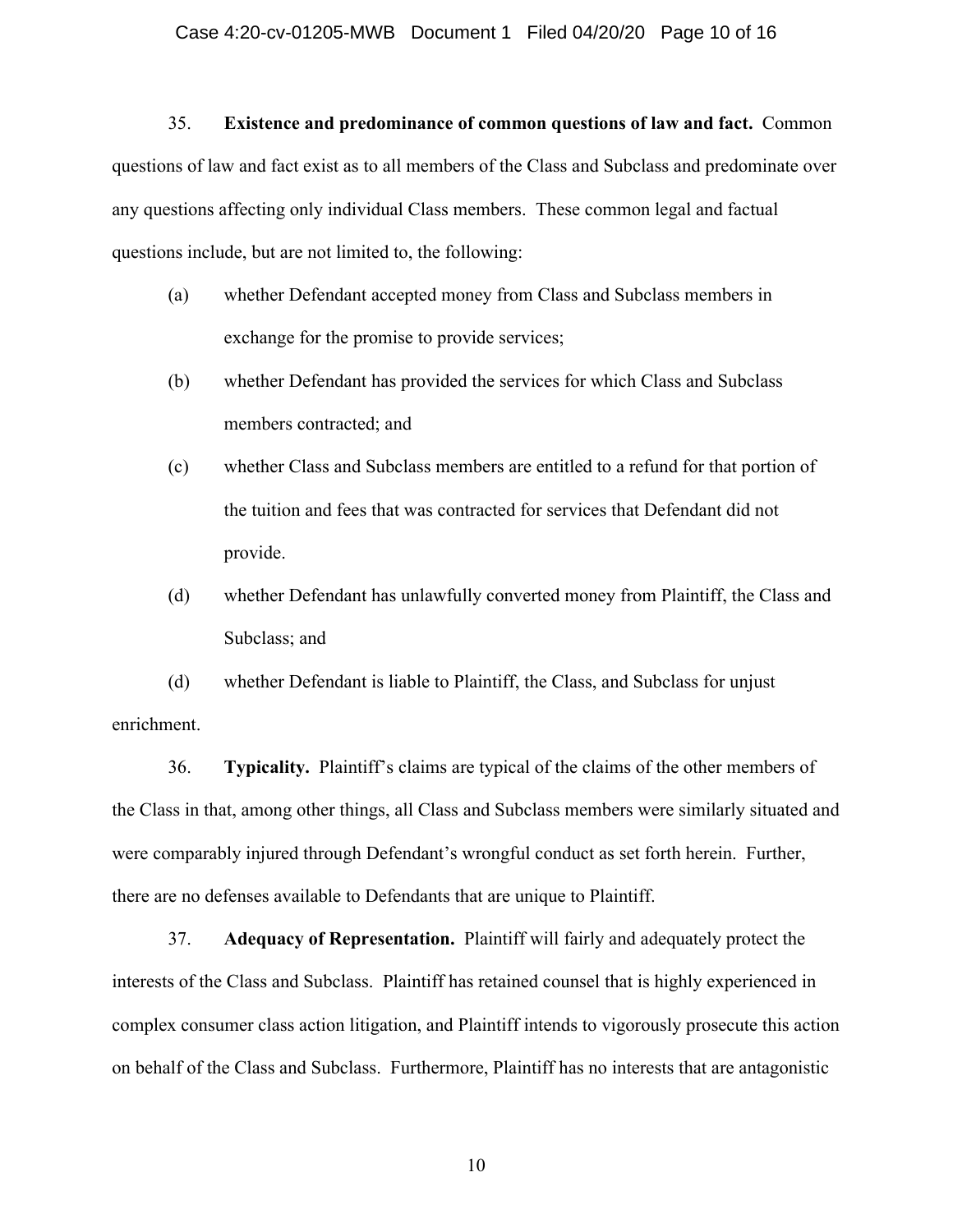#### Case 4:20-cv-01205-MWB Document 1 Filed 04/20/20 Page 11 of 16

to those of the Class or Subclass.

38. **Superiority.** A class action is superior to all other available means for the fair and efficient adjudication of this controversy. The damages or other financial detriment suffered by individual Class and Subclass members are relatively small compared to the burden and expense of individual litigation of their claims against Defendant. It would, thus, be virtually impossible for the Class or Subclass on an individual basis, to obtain effective redress for the wrongs committed against them. Furthermore, even if Class or Subclass members could afford such individualized litigation, the court system could not. Individualized litigation would create the danger of inconsistent or contradictory judgments arising from the same set of facts. Individualized litigation would also increase the delay and expense to all parties and the court system from the issues raised by this action. By contrast, the class action device provides the benefits of adjudication of these issues in a single proceeding, economies of scale, and comprehensive supervision by a single court, and presents no unusual management difficulties under the circumstances.

39. In the alternative, the Class and Subclass may also be certified because:

(a) the prosecution of separate actions by individual Class and Subclass members would create a risk of inconsistent or varying adjudications with respect to individual Class members that would establish incompatible standards of conduct for the Defendant;

(b) the prosecution of separate actions by individual Class and Subclass members would create a risk of adjudications with respect to them that would, as a practical matter, be dispositive of the interests of other Class members not parties to the adjudications, or substantially impair or impede their ability to protect their interests; and/or

(c) Defendant has acted or refused to act on grounds generally applicable to the Class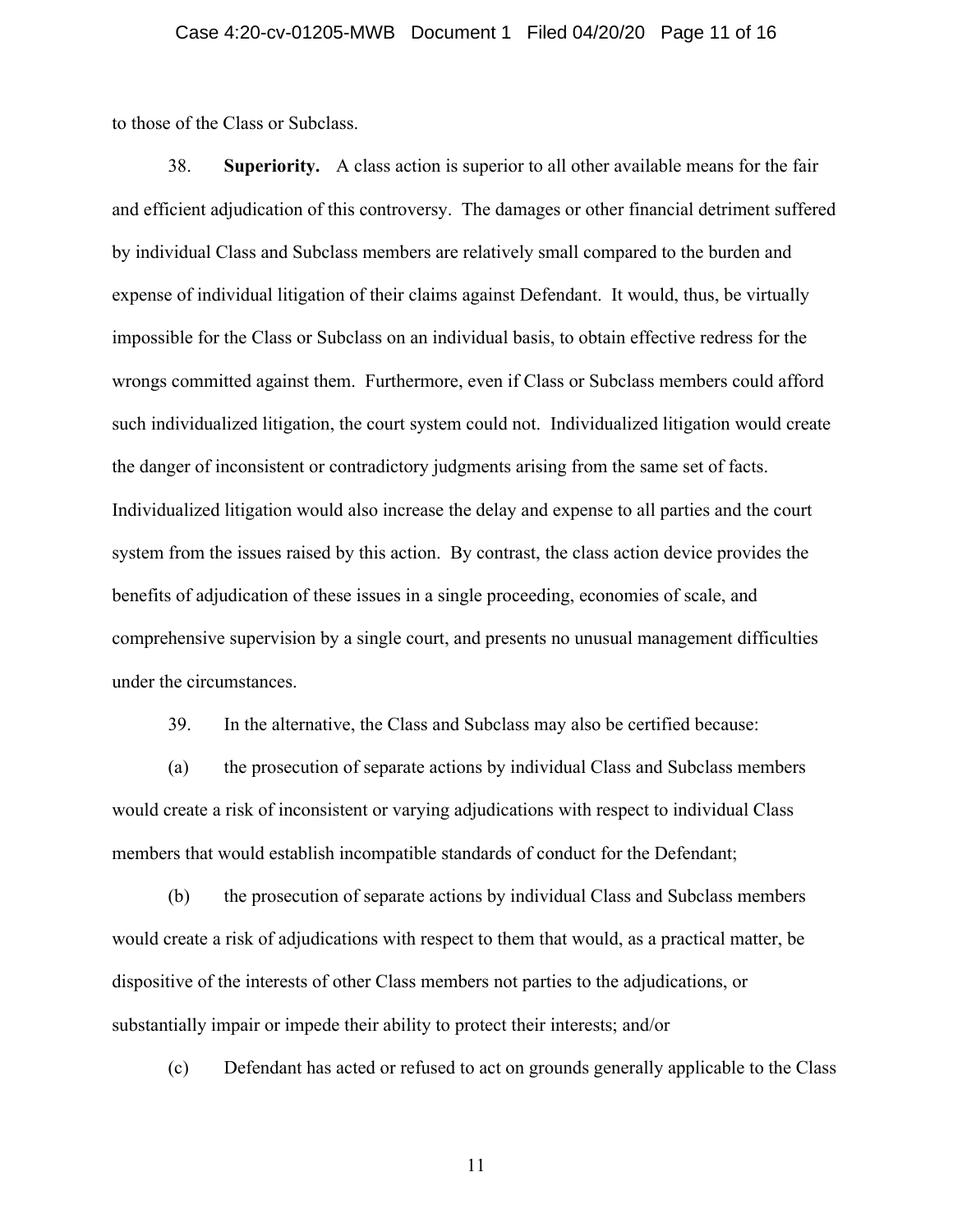#### Case 4:20-cv-01205-MWB Document 1 Filed 04/20/20 Page 12 of 16

as a whole, thereby making appropriate final declaratory and/or injunctive relief with respect to the members of the Class as a whole.

### **COUNT I Breach Of Contract (On Behalf Of The Class And Subclass)**

40. Plaintiff hereby incorporates by reference the allegations contained in all preceding paragraphs of this complaint.

41. Plaintiff brings this claim individually and on behalf of the members of the Class and Subclass against Defendants.

42. Through the admission agreement and payment of tuition and fees, Plaintiff and each member of the Class and Subclass entered into a binding contract with Defendant.

43. As part of the contract, and in exchange for the aforementioned consideration, Defendant promised to provide certain services, all as set forth above. Plaintiff, Class, and Subclass members fulfilled their end of the bargain when they paid monies due for Spring Semester 2020 tuition. Tuition for Spring Semester 2020 was intended to cover in-person educational services from January through May 2020. In exchange for tuition monies paid, Class and Subclass members were entitled to in-person educational services through the end of the Spring Semester.

44. Defendant has failed to provide the contracted for services and has otherwise not performed under the contract as set forth above. Defendant has retained monies paid by Plaintiff and the Class for their Spring Semester 2020 tuition and fees, without providing them the benefit of their bargain.

45. Plaintiff and members of the Class and Subclass have suffered damage as a direct and proximate result of Defendant's breach, including but not limited to being deprived of the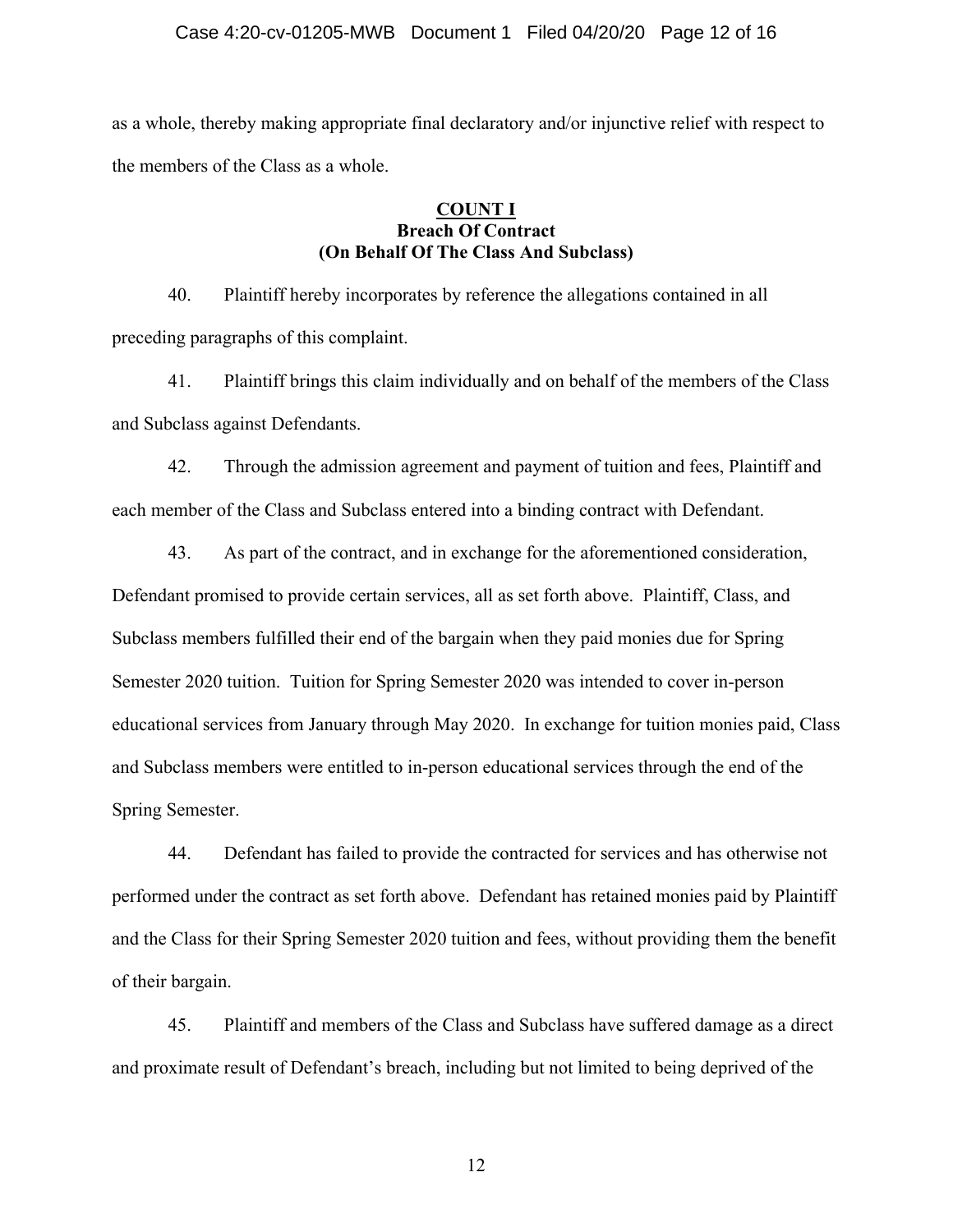#### Case 4:20-cv-01205-MWB Document 1 Filed 04/20/20 Page 13 of 16

education, experience, and services to which they were promised and for which they have already paid.

46. As a direct and proximate result of Defendant's breach, Plaintiff, the Class, and Subclass are entitled to damages, to be decided by the trier of fact in this action, to include but no be limited to reimbursement of certain tuition, fees, and other expenses that were collected by Defendant for services that Defendant has failed to deliver. Defendant should return the prorated portion of any Spring Semester 2020 tuition and fees for education services not provided since Penn State shut down on March 16, 2020.

47. Defendant's performance under the contract is not excused due to COVID-19. Indeed, Defendant should have refunded the pro-rated portion of any education services not provided. Even if performance was excused or impossible, Defendant would nevertheless be required to return the funds received for services it will not provide.

### **COUNT II Unjust Enrichment (On Behalf Of The Class And Subclass)**

48. Plaintiff hereby incorporates by reference the allegations contained in all preceding paragraphs of this complaint.

49. Plaintiff brings this claim individually and on behalf of the members of the Class and Subclass against Defendant.

50. Plaintiff and members of the Class and Subclass conferred a benefit on Defendant in the form of monies paid for Spring Semester 2020 tuition and other fees in exchange for certain service and promises. Tuition for Spring Semester 2020 was intended to cover in-person educational services from January through May 2020. In exchange for tuition monies paid, Class members were entitled to in-person educational services through the end of the Spring Semester.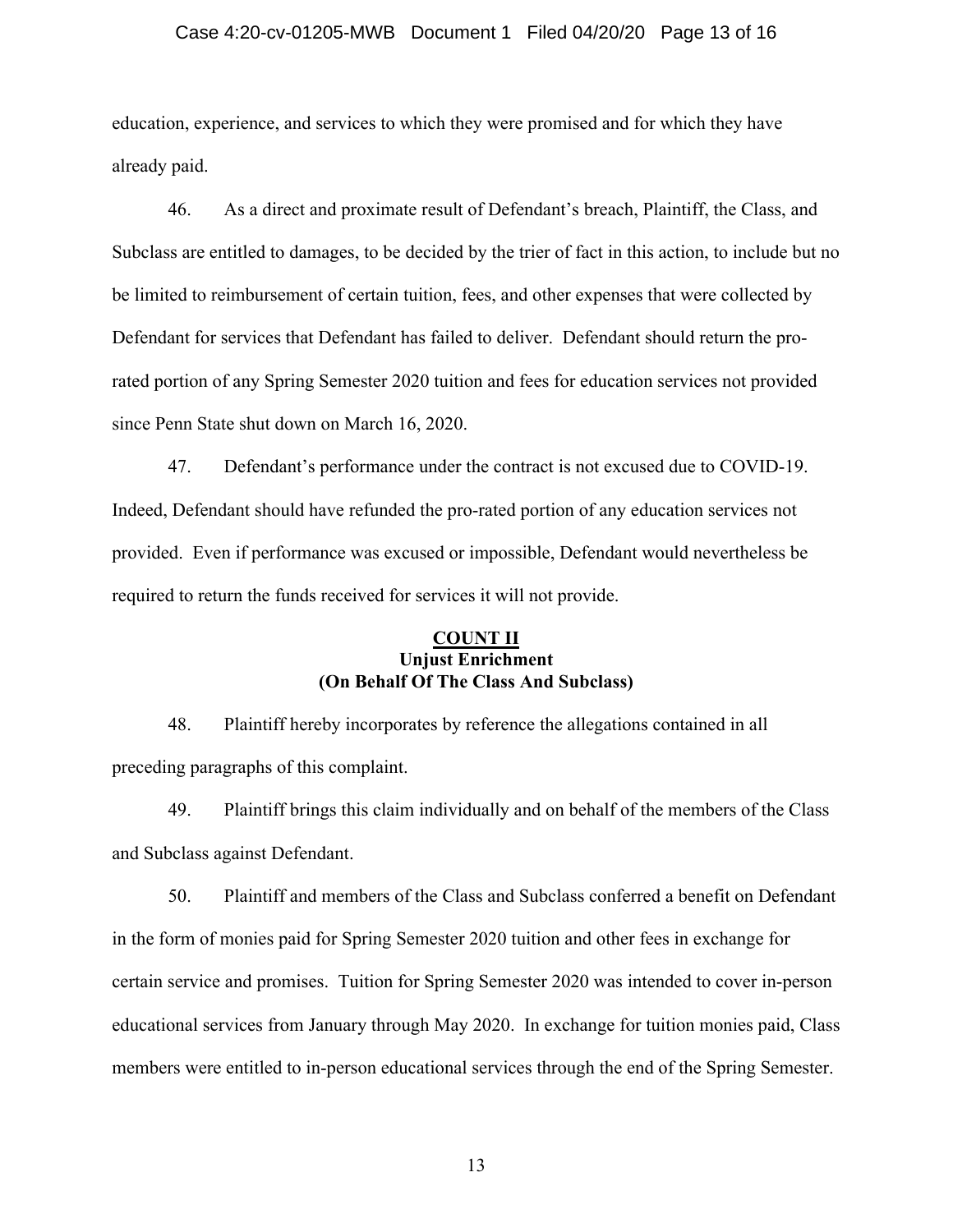51. Defendant voluntarily accepted and retained this benefit by accepting payment.

52. Defendant has retained this benefit, even though Defendant has failed to provide the education, experience, and services for which the tuition and fees were collected, making Defendant's retention unjust under the circumstances. Accordingly, Defendant should return the pro-rated portion of any Spring Semester 2020 tuition and fees for education services not provided since Penn State shut down on March 16, 2020.

53. It would be unjust and inequitable for Defendant to retain the benefit, and Defendant should be required to disgorge this unjust enrichment.

### **COUNT III Conversion (On Behalf Of The Class And Subclass)**

54. Plaintiff hereby incorporates by reference the allegations contained in all preceding paragraphs of this complaint.

55. Plaintiff brings this claim individually and on behalf of the members of the Class and Subclass against Defendant.

56. Plaintiff and members of the Class and Subclass have an ownership right to the in-person educational services they were supposed to be provided in exchange for their Spring Semester 2020 tuition and fee payments to Defendant.

57. Defendant intentionally interfered with the rights of Plaintiff, the Class, and Subclass when it moved all classes to an online format and discontinued in-person educational services for which tuition and fees were intended to pay.

58. Plaintiff and members of the Class and Subclass demand the return of the prorated portion of any Spring Semester 2020 tuition and fees for education services not provided since Penn State shut down on March 16, 2020.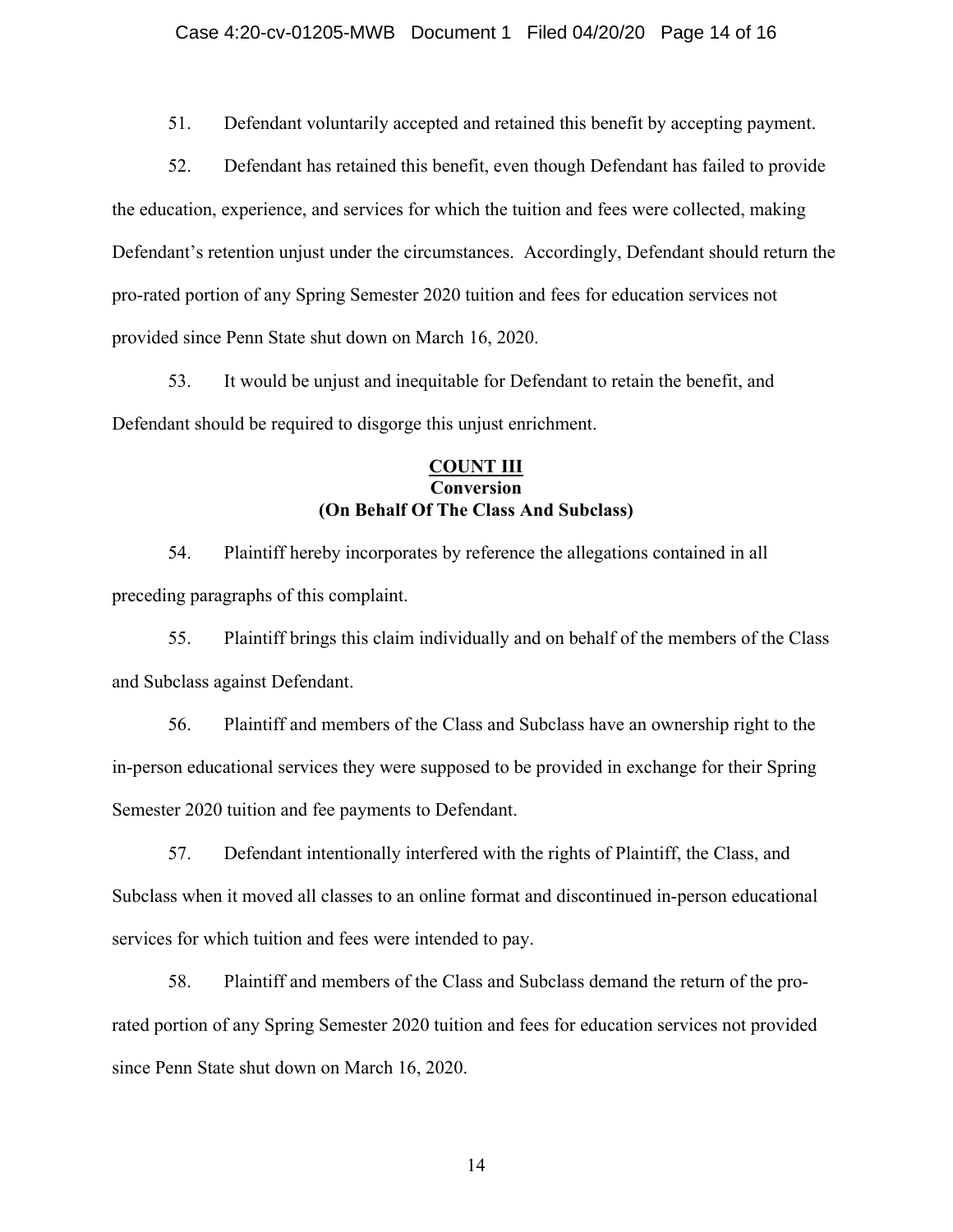### Case 4:20-cv-01205-MWB Document 1 Filed 04/20/20 Page 15 of 16

59. Defendant's retention of the fees paid by Plaintiff and members of the Class and Subclass without providing the educational services for which they paid, deprived Plaintiff, Class and Subclass members of the benefits for which the tuition and fees paid.

60. This interference with the services for which Plaintiff and members of the Class and Subclass paid damaged Plaintiff and Class members in that they paid tuition and fees for services that will not be provided.

61. Plaintiff, Class and Subclass members are entitled to the return of pro-rated portion of any Spring Semester 2020 tuition and fees for education services not provided since Penn State shut down on March 16, 2020.

### **PRAYER FOR RELIEF**

WHEREFORE, Plaintiff, individually and on behalf of all others similarly situated, seeks judgment against Defendant, as follows:

- (a) For an order certifying the Class and Subclass under Rule 23 of the Federal Rules of Civil Procedure and naming Plaintiff as representative of the Class and Plaintiff's attorneys as Class Counsel to represent the Class and Subclass;
- (b) For an order finding in favor of Plaintiff and the Class and Subclass on all counts asserted herein;
- (c) For compensatory and punitive damages in amounts to be determined by the Court and/or jury;
- (d) For prejudgment interest on all amounts awarded;
- (e) For an order of restitution and all other forms of equitable monetary relief;
- (f) For injunctive relief as pleaded or as the Court may deem proper; and
- (g) For an order awarding Plaintiff and the Class and Subclass her reasonable attorneys' fees and expenses and costs of suit.